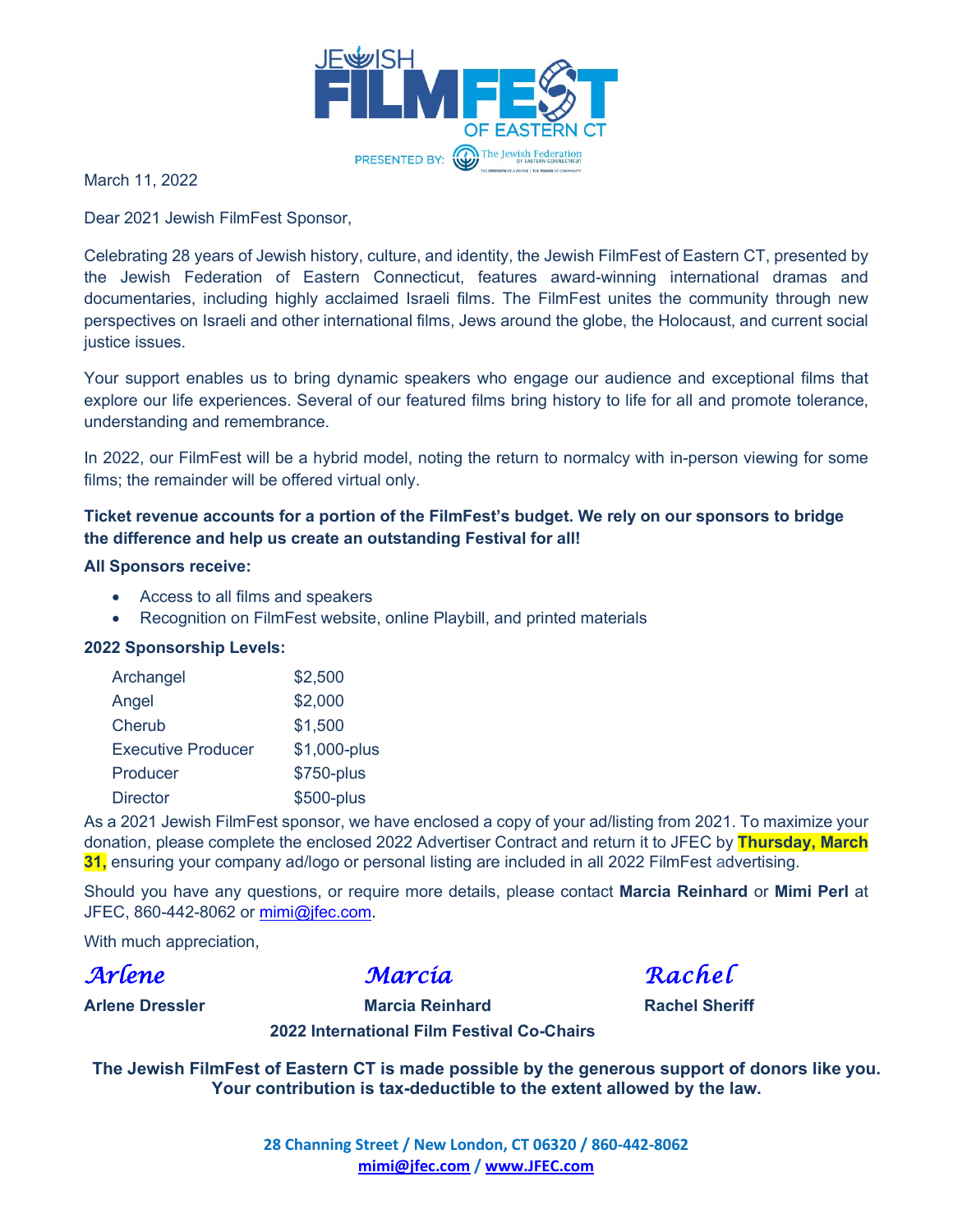

# **2022 Jewish FilmFest: DATES\*** *\*ALL FILMS WILL BE SCREENED VIRTUALLY UNLESS OTHERWISE NOTED*

| Sunday, May 1              | ROSE (In-person screening, venue TBD)                              |
|----------------------------|--------------------------------------------------------------------|
| Thursday-Sunday, May 5-8   | <b>NEIGHBORS</b>                                                   |
| Thursday-Sunday, May 12-15 | <b>TIGER WITHIN</b>                                                |
| Thursday-Sunday, May 19-22 | <b>GAME CHANGERS</b>                                               |
| Thursday-Sunday, May 26-29 | <b>WET DOG</b>                                                     |
| Thursday, June 2           | THE AUTOMAT<br>(In-person screening: United Theatre, Westerly, RI) |
| Thursday-Sunday, June 2-5  | <b>THE AUTOMAT</b>                                                 |
| Thursday-Sunday, June 9-12 | <b>BACK TO MARACANÃ</b>                                            |
| Sunday, June 19            | LET IT BE MORNING (In-person screening, venue TBD)                 |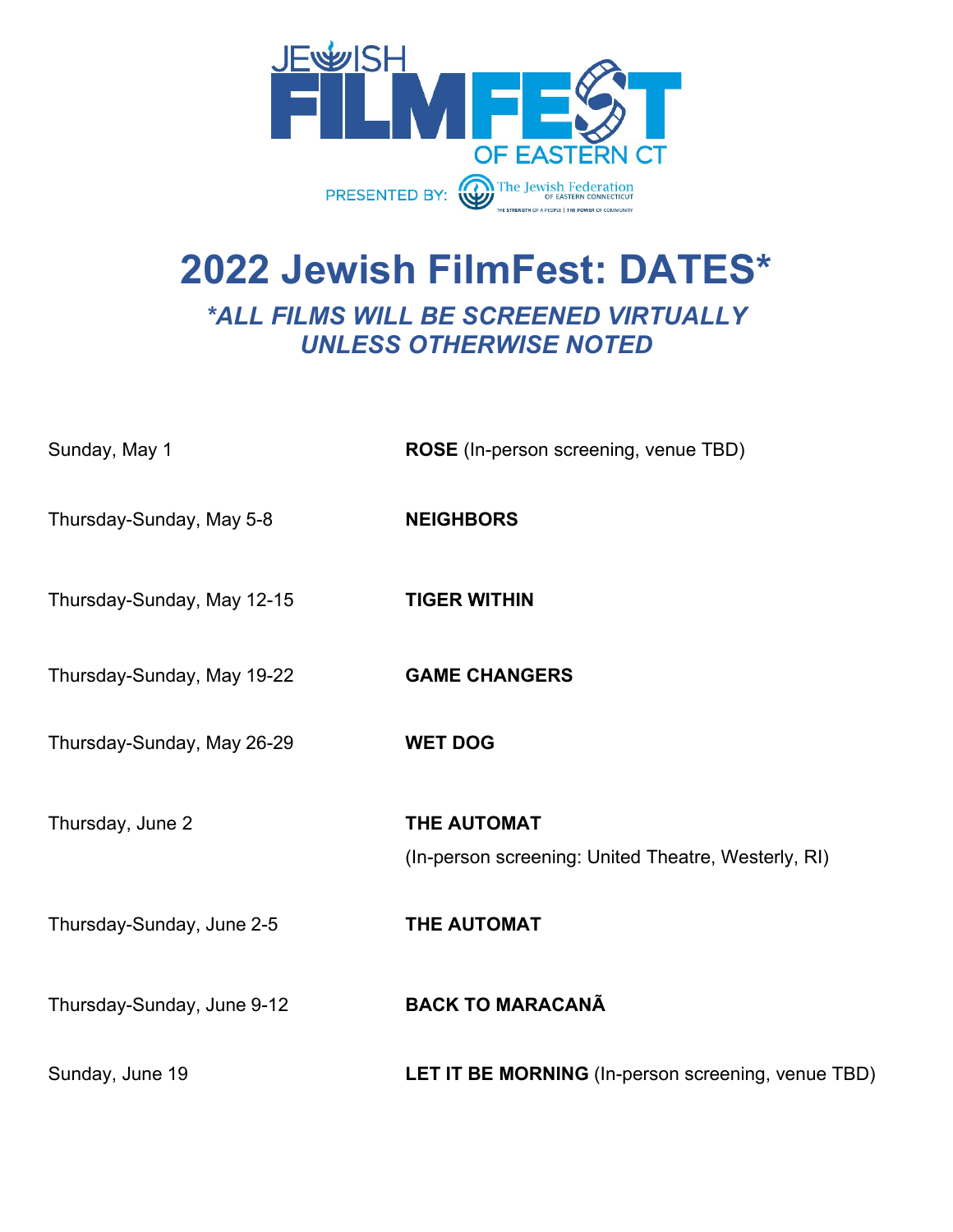



**28 Channing St. / New London, CT 06320 / 860-442-8062** 

**Gabe Stern, President | Marcia Reinhard, Interim Executive Director**

## **SPONSOR BENEFITS**

| <b>Sponsorship Level/ Benefits</b><br>(Please Note: All Ads are color)                                        | <b>ARCHANGEL</b><br>\$2500 | <b>ANGEL</b><br>\$2,000 | <b>CHERUB</b><br>\$1,500 | <b>EXECUTIVE</b><br><b>PRODUCER</b><br>$$1,000 +$ | <b>PRODUCER</b><br>$$750 +$ | <b>DIRECTOR</b><br>$$500 +$ | <b>LEADING ACTOR</b><br>$$250 +$ | <b>SUPPORTING</b><br>CAST \$150 + |
|---------------------------------------------------------------------------------------------------------------|----------------------------|-------------------------|--------------------------|---------------------------------------------------|-----------------------------|-----------------------------|----------------------------------|-----------------------------------|
| <b>Festival Passes</b>                                                                                        | 8                          | 8                       | 8                        | 8                                                 | 8                           | 8                           | 8                                | 8                                 |
| One Minute ad shown prior to<br>all movies                                                                    |                            |                         |                          |                                                   |                             |                             |                                  |                                   |
| <b>Full page ad on Outside Back</b><br><b>Cover of Online Play Bill</b>                                       |                            |                         |                          |                                                   |                             |                             |                                  |                                   |
| Full Page ad on Inside Front or<br><b>Inside Back Cover in Online Play</b><br><b>Bill</b>                     |                            |                         |                          |                                                   |                             |                             |                                  |                                   |
| <b>Full Page ad on First or Last</b><br><b>Page in Online Play Bill</b>                                       |                            |                         |                          |                                                   |                             |                             |                                  |                                   |
| <b>Full Page ad in Online Play Bill</b>                                                                       |                            |                         |                          |                                                   |                             |                             |                                  |                                   |
| Half Page ad in Online Play Bill                                                                              |                            |                         |                          |                                                   |                             |                             |                                  |                                   |
| <b>Placement of Business Logo, Ad,</b><br>or Name in all Festival Advertis-<br>ing including Online Play Bill |                            |                         |                          |                                                   |                             |                             |                                  |                                   |
| <b>Quarter page ad in Online Play Bill</b>                                                                    |                            |                         |                          |                                                   |                             |                             |                                  |                                   |
| Line listing in Online Play Bill                                                                              |                            |                         |                          |                                                   |                             |                             |                                  |                                   |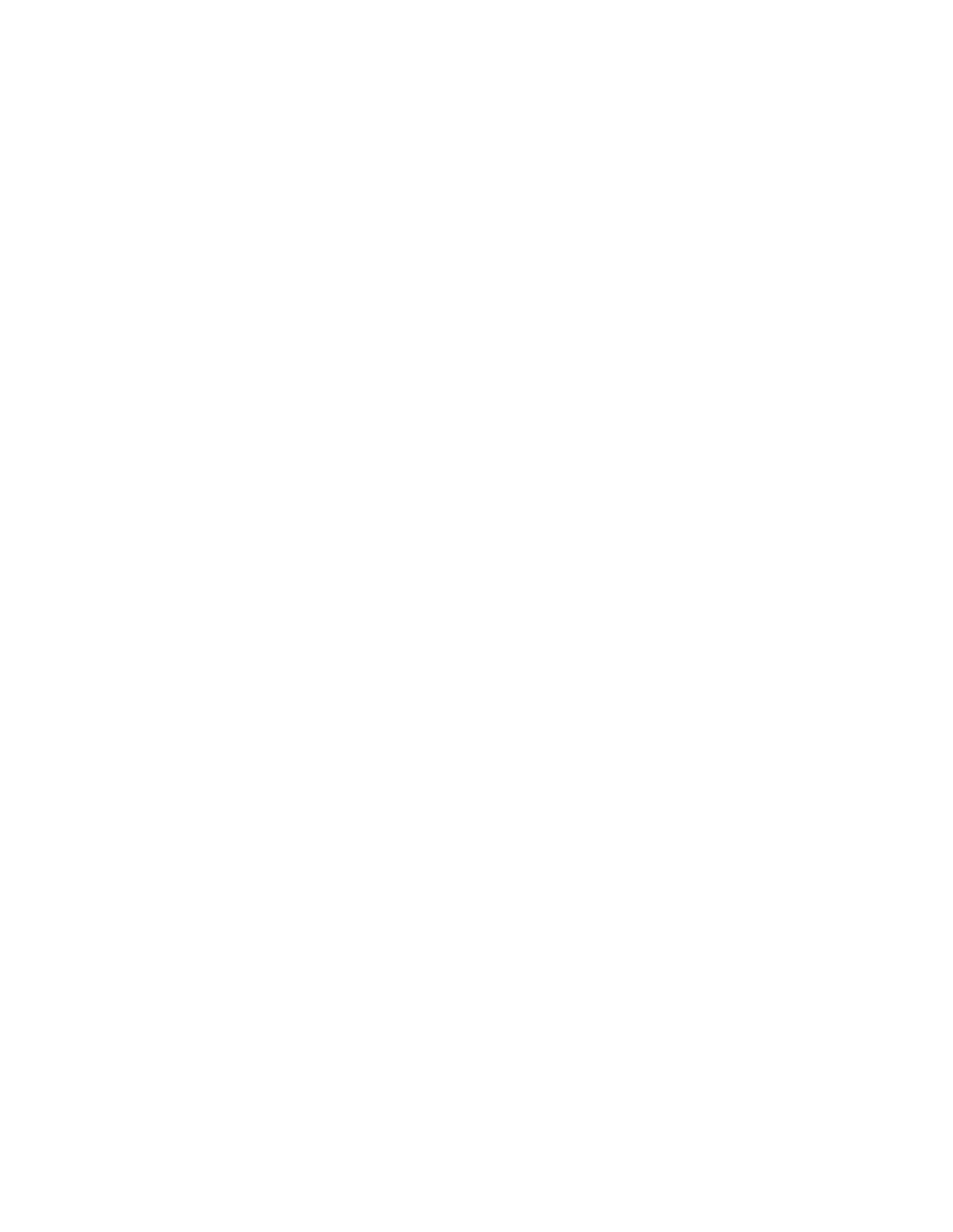

## **HOW TO REDEEM SPONSOR BENEFITS**

- **1. All-Festival Advertising** This is your *best value* as it reaches a wider audience via the mail and internet. Festival advertising will include mailings to the community, acknowledgment in the *Jewish Leader,* placement in Federation social media, and Online FilmFest Play Bill. For All-Festival Advertising we need your business logo, listing or advertisement and payment by **THURSDAY, MARCH 31.**
- **2. Online Play Bill Only —** 2022 FilmFest Play Bill will be available online only. **To be included in the PLAY BILL, we need your business logo, listing or advertisement and payment by THURSDAY, MARCH31.**
- **3. Contact Info —** Please send all advertisement information to Mimi at **[mimi@jfec.com](mailto:mimi@jfec.com)**. An invoice will be sent upon request. **Make checks payable to 'JFEC' and mail to JFEC, 28 Channing St., New London, CT 06320, Memo line: 2022 Jewish FilmFest.**

**Online Play Bill Ad dimensions**

**Full Page:** 5" wide X 8" high | **Half Page:** 5" wide X 4" high **Quarter Page:** 2.5" wide X 4" high | **Eighth Page:** 2.5" wide X 2" high

— All artworks must be submitted as a high-resolution PDF.

**—** For an existing advertisement a high-resolution PDF is required.